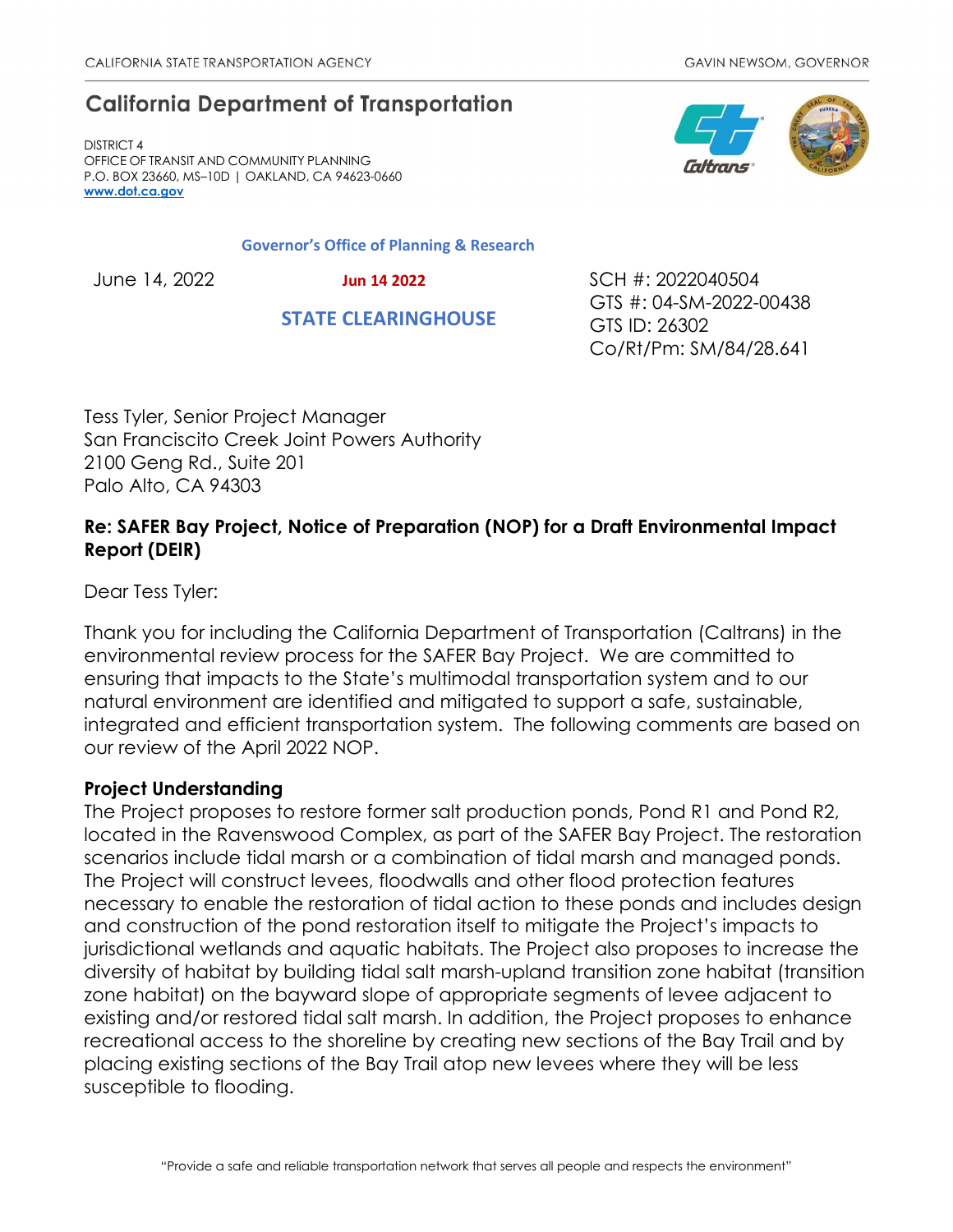Tess Tyler June 14, 2022 Page 2

#### **Climate Change Planning**

Caltrans acknowledges that this NOP recognizes the potential impacts of sea level rise may on transportation facilities located in the project area, primarily SR-84 and the Dumbarton Bridge West Approach. Executive Order (EO) S-13-08 directs State agencies planning construction projects in areas vulnerable to sea level rise to begin planning for potential impacts by considering a range of sea level rise scenarios for years 2050 and 2100. Higher water levels may increase erosion rates, change environmental characteristics that affect material durability, lead to increased groundwater levels, and change sediment movement along shores and at estuaries and rive mouths, as well as affect soil pore pressure at dikes and levees on which transportation facilities are constructed. These factors, among others, must be addressed through geotechnical and hydrological studies conducted in coordination with Caltrans. Caltrans encourages multi-agency collaboration with partner agencies to achieve multi-benefit approaches to protect bayfront development, infrastructure, and assets from sea level rise and other climate change impacts. Partnership can help distribute potential mitigation costs while balancing environmental justice concerns to achieve equitable adaptation solutions.

Caltrans requests and analysis that fully addresses the projected sea level rise of 3.5 ft and flooding concerns from such rise. Additionally, please address how the proposed flood protection measures, such as floodwalls, may conflict with existing State drainage facilities. Include all existing State and local drainage facilities on the plans. Proposed drainage/flooding design changes need to address any drainage-related conflicts. Please coordinate with Caltrans to address drainage solutions and potential drainage concerns in the project area.

Include an explanation of how the proposed flood protection facilities (floodwalls, levees, flood gates, pump stations, etc.) will be maintained and how resources (funding, personnel) for maintenance of such facilities will be allocated or made available. Consideration of regular maintenance of flood protection facilities is an integral part of a successful flood protection management plan.

### **Lead Agency**

As the Lead Agency, the County of San Mateo is responsible for all project mitigation, including any needed improvements to the State Transportation Network (STN). The project's fair share contribution, financing, scheduling, implementation responsibilities and lead agency monitoring should be fully discussed for all proposed mitigation measures.

### **Equitable Access**

If any Caltrans facilities are impacted by the project, those facilities must meet American Disabilities Act (ADA) Standards after project completion. As well, the project must maintain bicycle and pedestrian access during construction. These